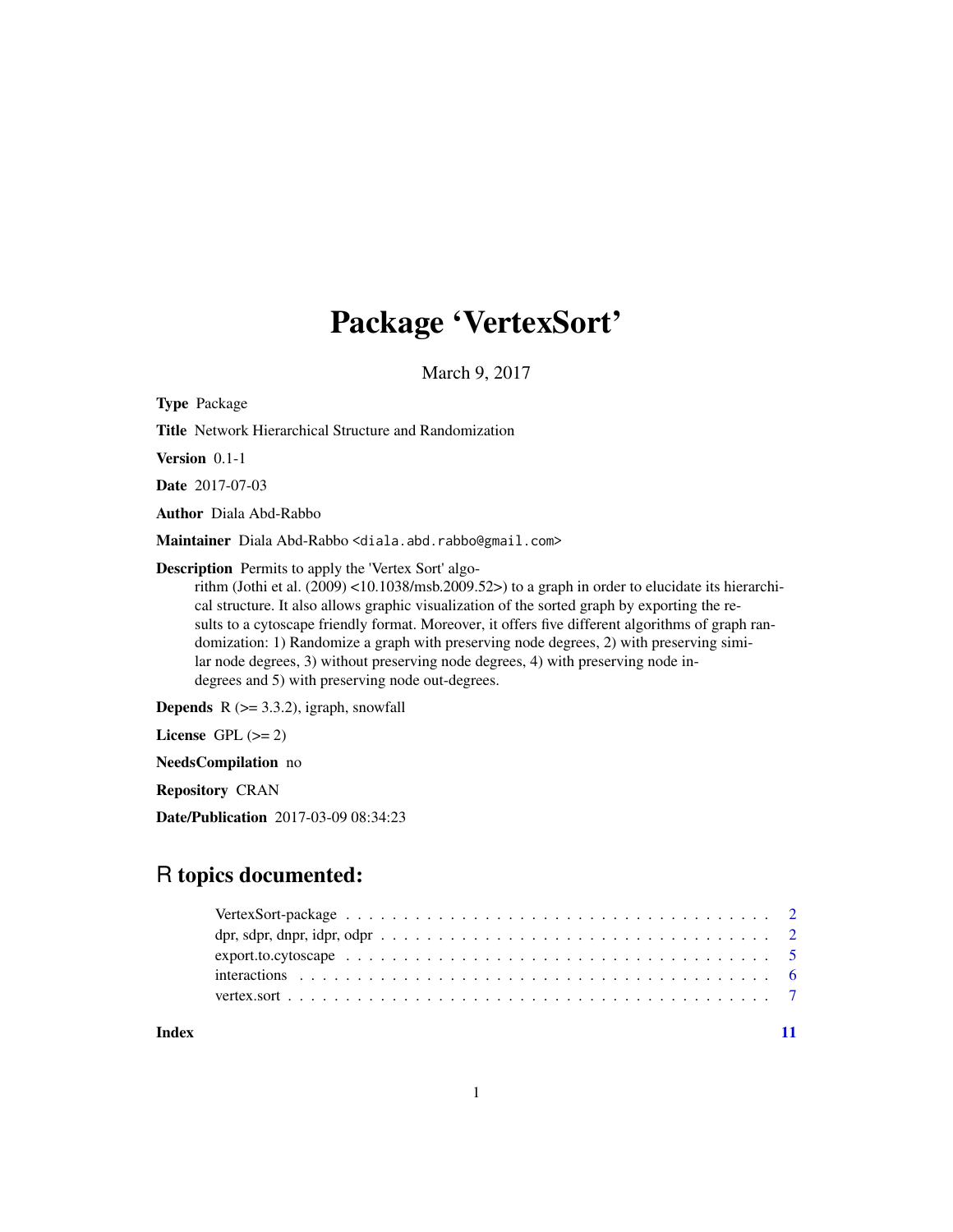<span id="page-1-0"></span>VertexSort-package *The Vertex Sort Package*

## Description

The present package is used to elucidate the hierarchical structure of a directed network using the Vertex Sort algorithm (Jothi et al., 2009). This package includes also functions for randomizing a graph in five different ways.

## Details

| Package: | VertexSort  |
|----------|-------------|
| Type:    | Package     |
| Version: | $0.1 - 1$   |
| Date:    | 2017-03-07  |
| License: | $GPL (= 2)$ |

## Author(s)

Diala Abd-Rabbo Maintainer: Diala Abd-Rabbo <diala.abd.rabbo@gmail.com>

## References

Jothi, R., Balaj, S., Wuster, A. et al. 2009 *Molecular system biology* 5, –294-309.

dpr, sdpr, dnpr, idpr, odpr

*Functions for Network Randomization using different algorithms*

## Description

These functions can be run in the parallel mode to reduce the time of excution. They randomize a network according to the following five algorithms:

- 1. degree preserving randomization (dpr).
- 2. similar degree preserving randomization (sdpr).
- 3. degree non-preserving randomization (dnpr).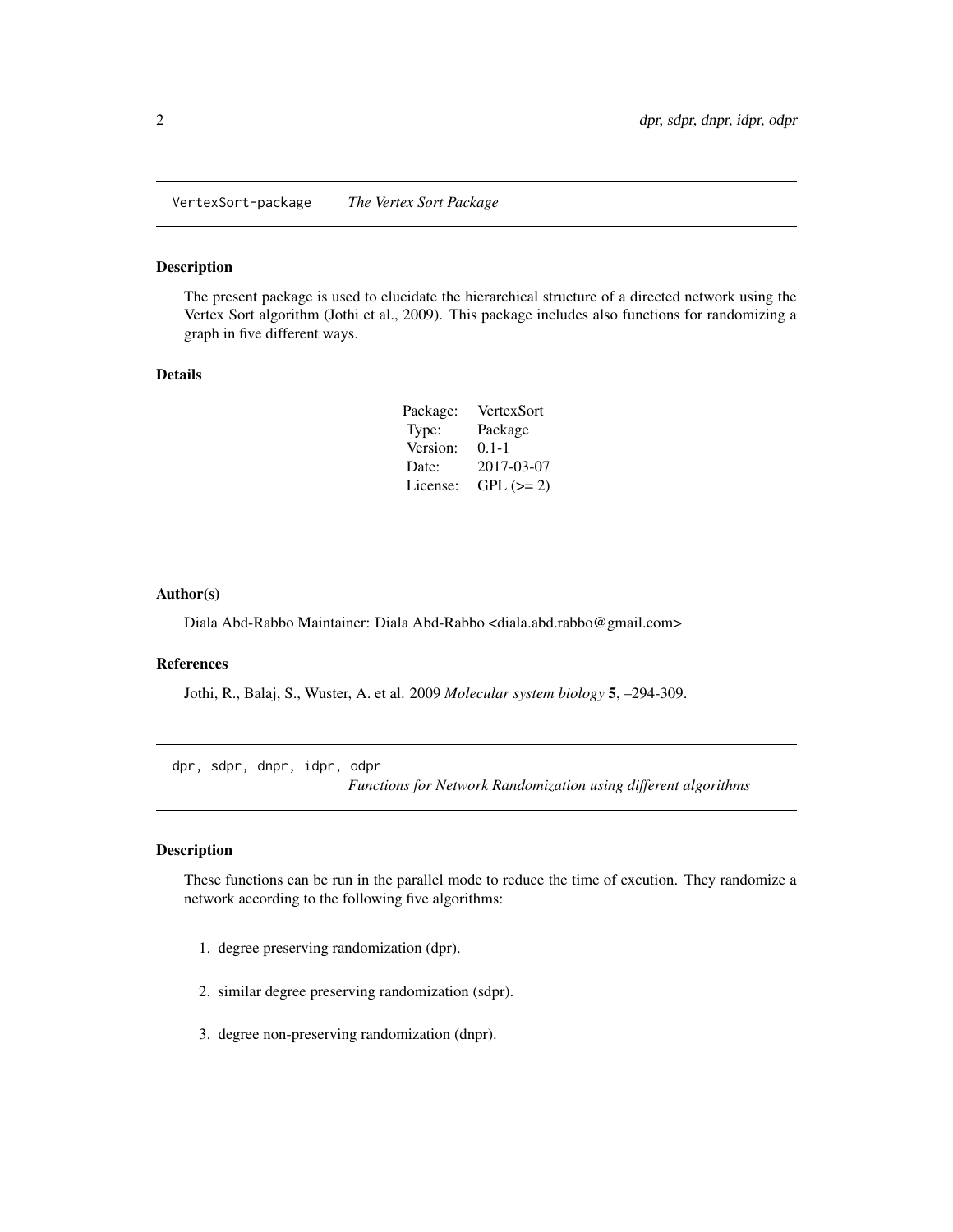4. in-degree preserving randomization (idpr).

5. out-degree preserving randomization (odpr).

## Usage

```
dpr(vgraph, viteration.no, vparallel = FALSE, vcpus = 1)sdpr(vgraph, viteration_no, vparallel = FALSE, vcpus = 1)
dnpr(vgraph, viteration_no, vparallel = FALSE, vcpus = 1)
idpr(vgraph, viteration_no, vparallel = FALSE, vcpus = 1)
odpr(vgraph, viteration_no, vparallel = FALSE, vcpus = 1)
```
## Arguments

| vgraph        | the graph to be randomized. The graph should be of class igraph.                                                                       |
|---------------|----------------------------------------------------------------------------------------------------------------------------------------|
| viteration_no | an integer scalar indicating the desired number of random graphs to be gener-<br>ated.                                                 |
| vparallel     | a logical scalar indicating whether to use the parallel programming feature to<br>reduce the process time. The default value is FALSE. |
| vcpus         | an integer scalar determining the number of CPUs to be used when parallel is<br>TRUE. The default value is 1.                          |

## Details

The dpr() function randomizes the input graph by randomly selecting two of its edges and exchanging their ends. Multiple edges having the same direction between two nodes are then removed by switching each of them with randomly selected edges. These steps are repeated 10 times the number of edges of the input graph. For more information see references (Abd-Rabbo et al. 2017).

The sdpr() function randomizes the input graph using the matching algorithm, see references (Milo et al. 2004) and examples.

The dnpr() function randomly selects two nodes with replacement to create edges.

The idpr() function randomizes the "actor id" column of the edges data frame by randomly selecting nodes with replacement from this column. The edges data frame contains the edges making the network and contains two columns: "actor\_id" and "target\_id".

The odpr() function randomizes the "target\_id" column of the edges data frame by randomly selecting nodes with replacement from this column. The edges data frame contains the edges making the network and contains two columns: "actor id" and "target id".

A log file having the name of each of these functions (e.g. dpr\_log.txt, idpr\_log.txt) will be created in the working directory and could be opened in order to follow the progression of long randomizations. This log file will be deleted at the end of the task.

## Value

graph list of the randomized graphs of class igraph.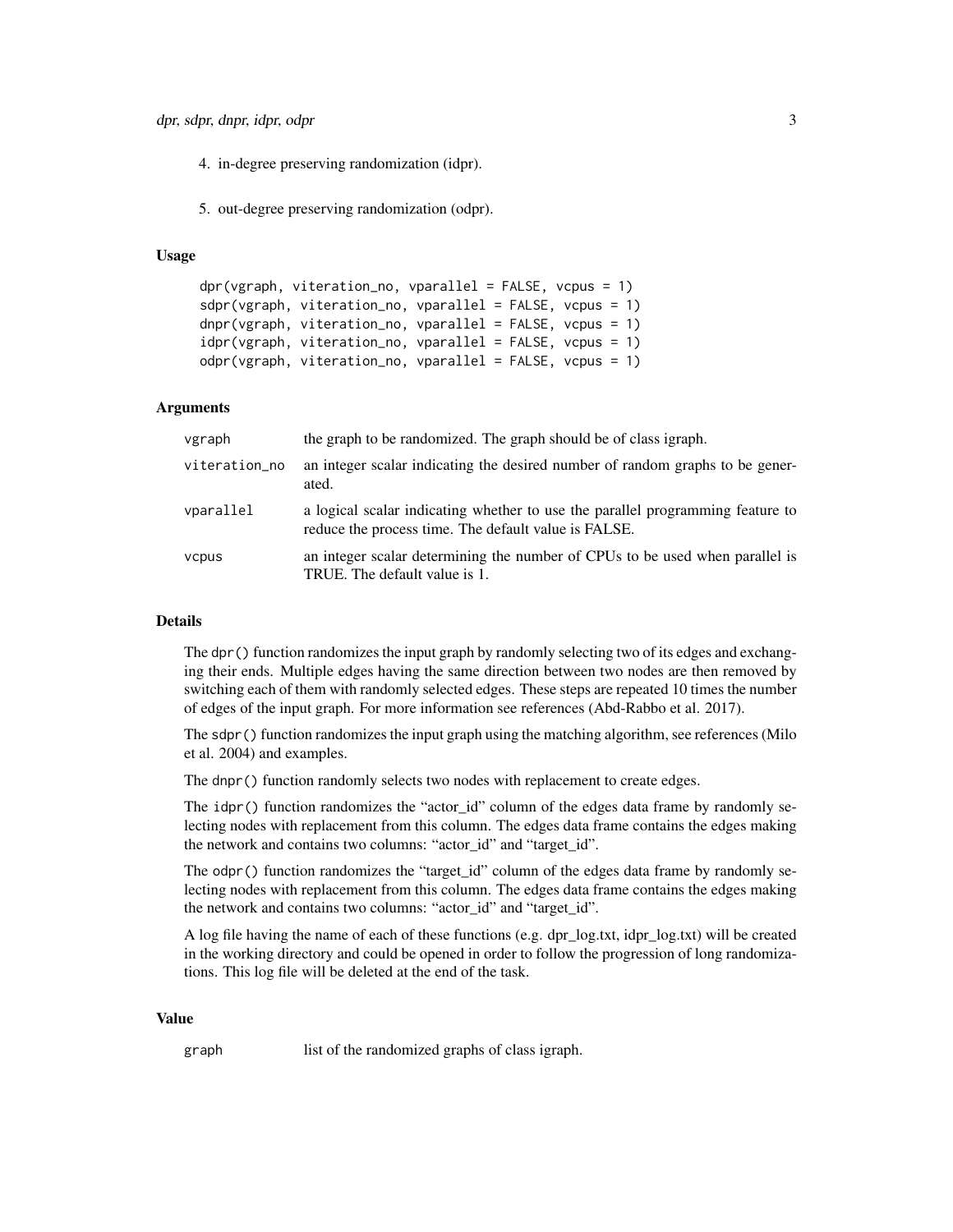#### <span id="page-3-0"></span>Author(s)

Diala Abd-Rabbo <diala.abd.rabbo@gmail.com>

## References

Abd-Rabbo, D. and Michnick, S.W. 2017 *BMC Syst Biol* 11.

Milo, R., Kashtan, N., Itzkovitz, S. 2004 *cond-mat.stat-mech* arXiv:cond-mat/0312028v2.

## See Also

[igraph](#page-0-0), [snowfall](#page-0-0).

## Examples

```
## generate a random graph of the kinase-phosphatase network by using
## each of the five algorithms
## load the VertexSort library
library(VertexSort)
## load interactions of the kinase-phosphatase network (kp-net)
data("interactions")
vs_kp_net <- vertex.sort(interactions)
kp_net <- vs_kp_net$graph
## dpr function: randomize a network with preserving its node degrees
## notice the difference in execution time when using and
## not using the parallel programning mode
ptm <- proc.time()
rand_g \leq dpr(kp_net, 4) # without parallel mode
proc.time() - ptmptm <- proc.time()
rand_g <- dpr(kp_net, 4, TRUE, 4) # with parallel mode
proc.time() - ptm
## verify that rand_g have the same in- and out-degrees as those
## of kp_net should obtain TRUE in both commands.
all(degree(kp_net, V(kp_net), "in")==degree(rand_g[[1]], V(rand_g[[1]]), "in"))
all(degree(kp_net, V(kp_net), "out")==degree(rand_g[[1]], V(rand_g[[1]]), "out"))
## sdpr function: randomize a network with preserving similar node degrees
rand_g \leq sdpr(kp_net, 1)
## verify that rand_g have similar in- and out-degrees to those of
## kp_net. Should be -1, 0 or 1
sort(unique(degree(kp_net, V(kp_net), "in")-degree(rand_g[[1]], V(rand_g[[1]]), "in")))
sort(unique(degree(kp_net, V(kp_net), "out")-degree(rand_g[[1]], V(rand_g[[1]]), "out")))
## dnpr function: randomize a network without preserving its node degrees
rand_g \leq dnpr(kp_net, 1)
## verify that rand_g have different in- and out-degrees of those of
```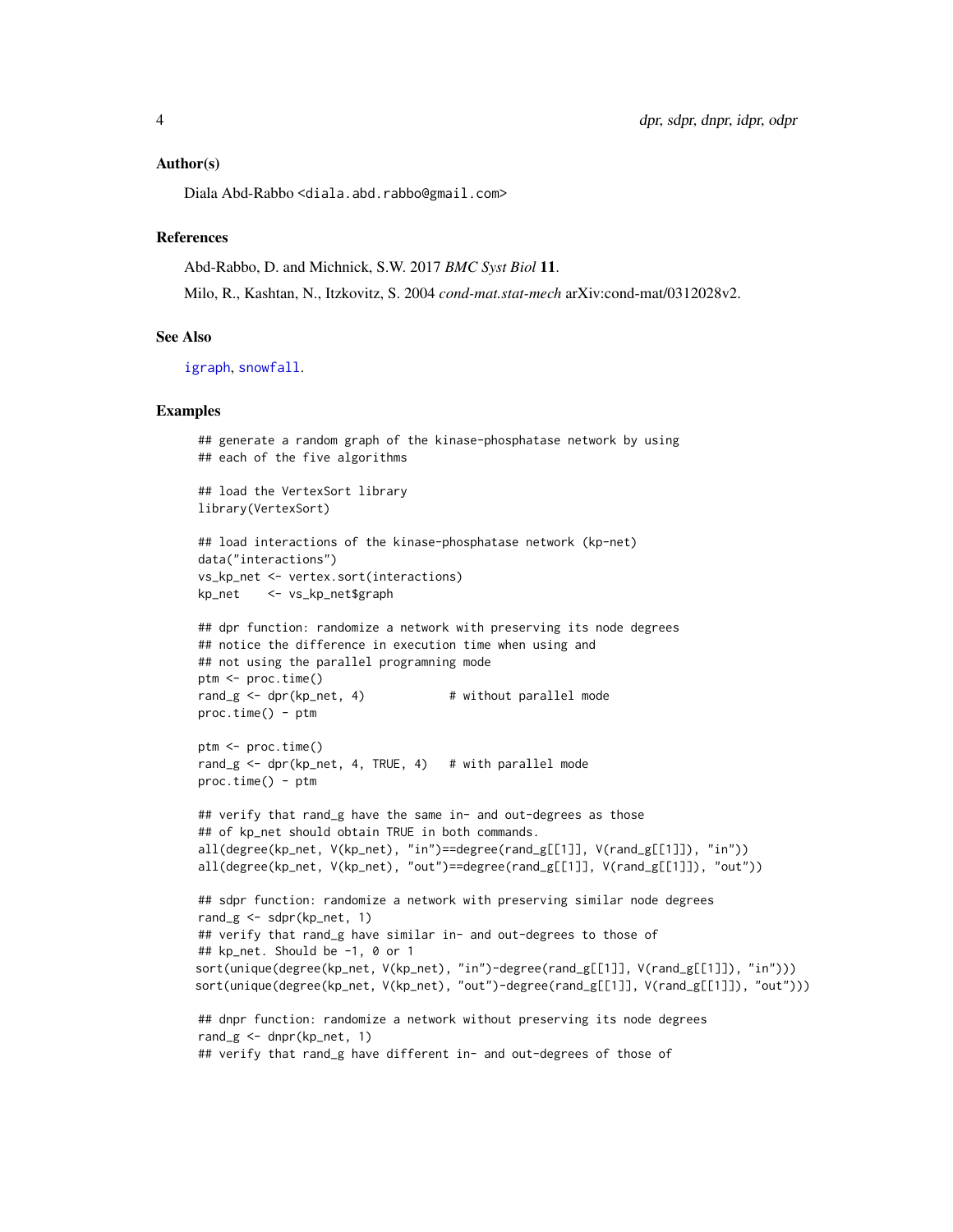```
## kp_net. Should get FALSE in both commands
all(degree(kp_net, V(kp_net), "in")==degree(rand_g[[1]], V(rand_g[[1]]), "in"))
all(degree(kp_net, V(kp_net), "out")==degree(rand_g[[1]], V(rand_g[[1]]), "out"))
## idpr function: randomize a network with preserving its node in-degrees
rand_g \le idpr(kp_net, 1)
## verify that rand_g have same in-degrees and different out-degrees as
## those of kp_net. Should get TRUE and FALSE respectively.
all(degree(kp_net, V(kp_net), "in")==degree(rand_g[[1]], V(rand_g[[1]]), "in"))
all(degree(kp_net, V(kp_net), "out")==degree(rand_g[[1]], V(rand_g[[1]]), "out"))
## odpr function: randomize a network with preserving its node out-degrees
rand_g <- odpr(kp_net, 1)
## verify that rand_g have same out-degrees and different in-degrees as
## those of kp_net. Should get FALSE and TRUE respectively.
all(degree(kp_net, V(kp_net), "in")==degree(rand_g[[1]], V(rand_g[[1]]), "in"))
all(degree(kp_net, V(kp_net), "out")==degree(rand_g[[1]], V(rand_g[[1]]), "out"))
```
export.to.cytoscape *Facilitates export of results of the Vertex Sort algorithm to Cytoscape*

## Description

The export.to.cytoscape() function facilitates export of a graph that was sorted by the vertex sort algorithm to the Cytoscape. It creates a list of two data frames. The first data frame contains the edges of the graph and the second data frame contains node attributes of the graph. These data frames could be written to text files and could be imported to cytoscape to allow to query certain details of the results (e.g. layer of a node) and to also permit the visualization and customization of the graphic representation of the sorted graph in order to generate figures.

## Usage

```
export.to.cytoscape(vs_object)
```
#### Arguments

vs\_object a vertex.sort object generated by applying the vertex.sort() function.

#### Value

The export.to.cytoscape() function returns a list of two data frames:

- edges a data frame that contains the edges of a graph that has been sorted using the Vertex Sort algorithm by the vetex.sort() function.
- node\_attribute a data frame that contains the node attributes of a graph that has been sorted using the Vertex Sort algorithm by the vetex.sort() function. It includes the following columns: node identifier, node type, node layer and node level. For more details, see vertex.sort() function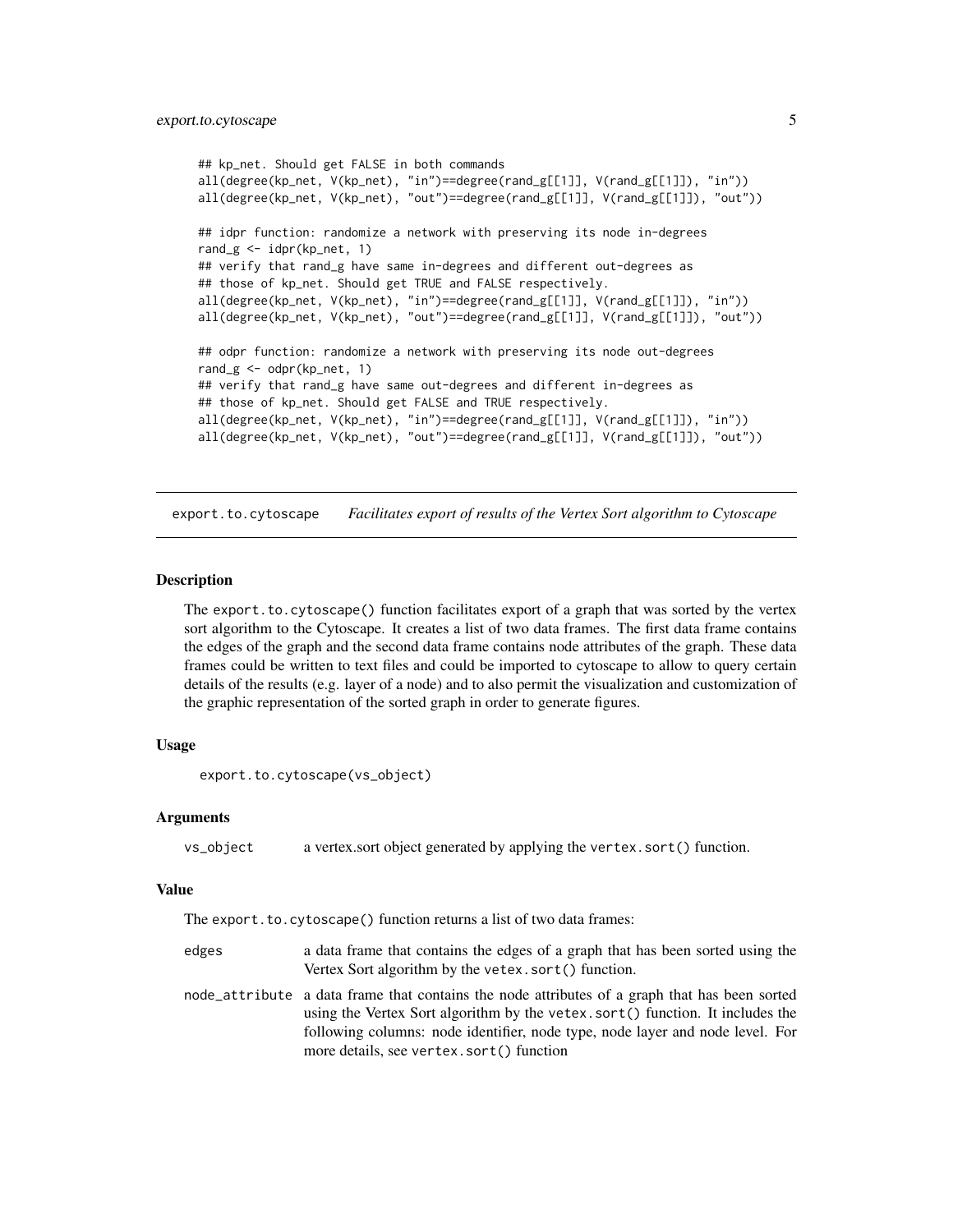#### <span id="page-5-0"></span>**6** interactions **implements implements implements implements implements implements implements implements implements implements implements implements implements implements implements implement**

## Author(s)

Diala Abd-Rabbo <diala.abd.rabbo@gmail.com>

## References

Jothi, R., Balaj, S., Wuster, A. et al. 2009 *Molecular system biology* 5, –294-309. Abd-Rabbo, D. and Michnick, S.W. 2017 *BMC Syst Biol* 11.

## See Also

[vertex.sort](#page-6-1).

## Examples

```
## load the VertexSort library
library(VertexSort)
## load interactions of the kinase-phosphatase network (kp-net)
data("interactions")
## apply the vertex sort algorithm
vs_kp_net <- vertex.sort(interactions)
## apply the export.to.cytoscape function
df <- export.to.cytoscape(vs_kp_net)
## view the first 6 lines of each data frame
head(df$edges)
head(df$node_attribute)
```

|  | interactions |
|--|--------------|
|  |              |

Dataset containging interactions of the Kinase-Phosphatase Network *(Abd-Rabbo et al. 2017)*

## Description

This dataset contains a data frame called interactions containing the binary interactions assembled in the kinase-phosphatase network. Interactions were obtained from the Kinase Interaction Database (Sharifpoor et al.) and from other data curation efforts (Abd-Rabbo et al. 2017).

## Usage

data("interactions")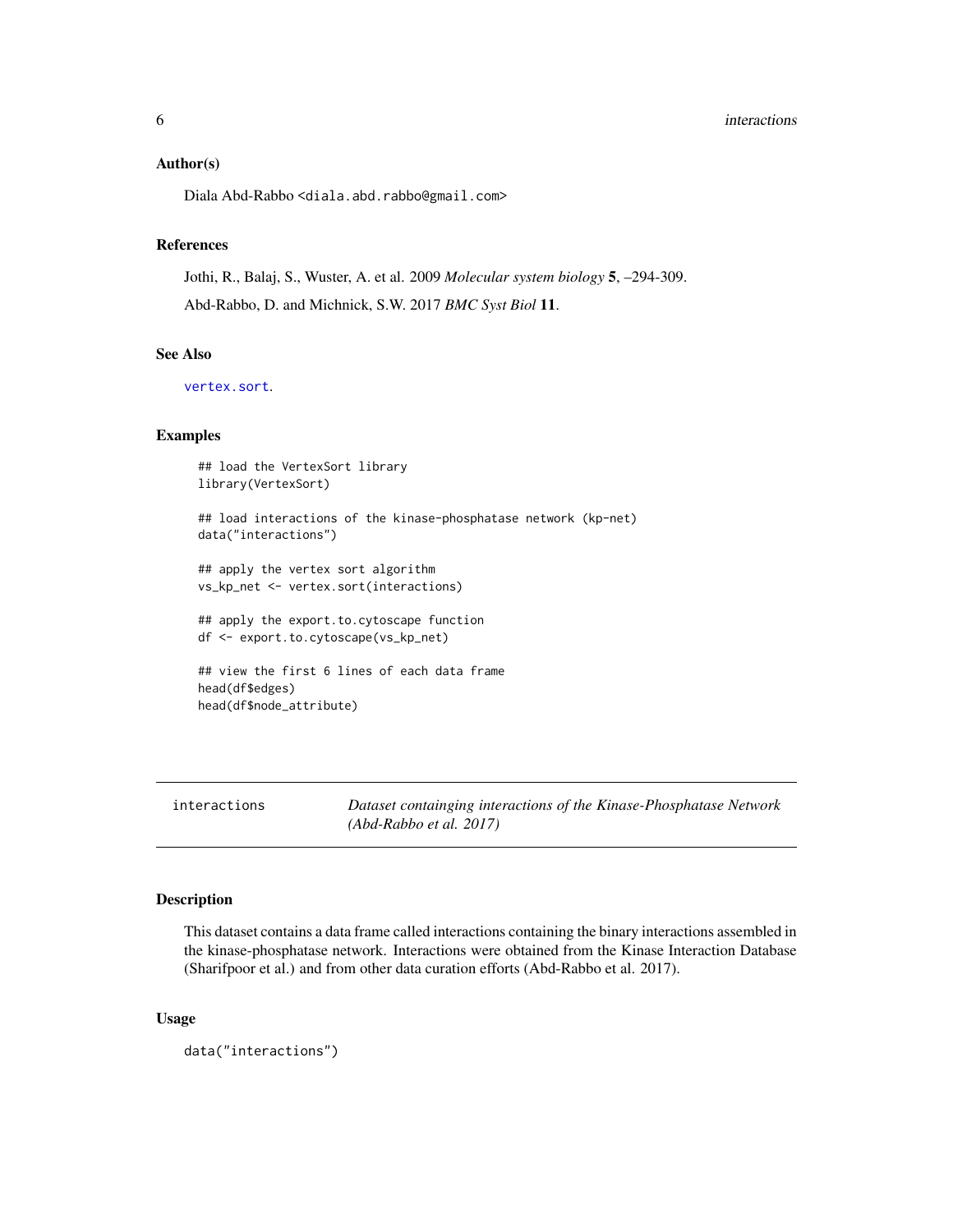#### <span id="page-6-0"></span>vertex.sort 7

## Format

This data frame contains 1087 rows and the following columns:

- kp\_orf standard name (ORF) of the kinase/phosphatase that phosphorylates/dephosphorylates the substrate
- substrate\_orf standard name (ORF) of the protein substrate phosphorylated/dephosphorylated by the kinase/phosphatase

## Details

These interactions represent binary interactions between kinases/phosphatases and their substrates. They were used in (Abd-Rabbo et al. 2017) to form the kinase-phosphatase network used with the Vertex Sort algorithm to study the hierarchical structure of the signaling regulatory network in the budding yeast.

## Source

Abd-Rabbo, D. and Michnick, S.W. 2017 *BMC Syst Biol* 11.

## References

Sharifpoor, S., Nguyen, Ba. A.N., Young, J.Y. et al. 2011 *Genome Biol* 12, R39.

## Examples

## load the VertexSort library library(VertexSort)

## load interactions of the kinase-phosphatase network (kp-net) data(interactions)

## view the dimentions of the interactions data frame dim(interactions)

## view the top of the interactions data frame head(interactions)

## The interactions data frame could be loaded into an R session ## and used as an example to apply on it the vertex sort algorithm ## or generate radom networks. See ?vertex.sort, ?dpr, ?sdpr, ?dnpr, ## ?idpr and ?odpr

<span id="page-6-1"></span>vertex.sort *Elucidates the hierarchical structure of a directed network using the Vertex Sort algorithm*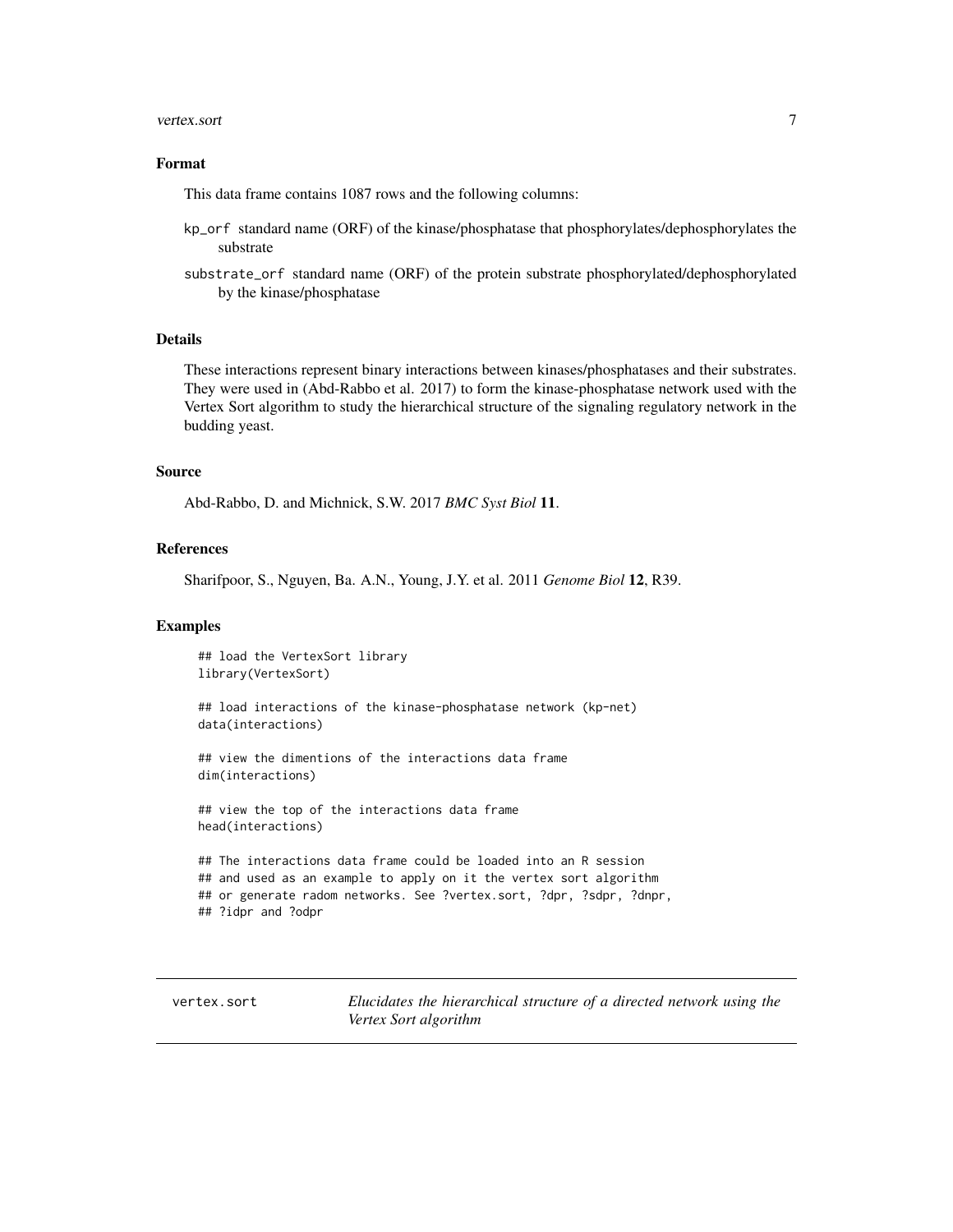## Description

The vertex.sort() function applies a network decomposition algorithm called the Vertex Sort to a directed network (Jothi et al. 2009) and generates an object of class vertex.sort. The Vertex Sort algorithm elucidates the hierarchical structure of a directed network by classifying its nodes into mainly four layers: the Top, Core, Bottom and Zero layers. For more information on each of these layers see details below or refer to (Jothi et al. 2009).

## Usage

```
vertex.sort(edges)
  ## S3 method for class 'vertex.sort'
print(x, \ldots)## S3 method for class 'vertex.sort'
summary(object, ...)
```
## **Arguments**

| edges                   | a data frame that contains a symbolic edge list of the graph to decompose. It<br>should contain two columns listing Actor and Target nodes, see details below. |
|-------------------------|----------------------------------------------------------------------------------------------------------------------------------------------------------------|
| x, object               | the vertex sort object of wich details or summary will be printed.                                                                                             |
| $\cdot$ $\cdot$ $\cdot$ | further arguments passed to or from other methods.                                                                                                             |

## Details

The Vertex Sort algorithm is a network decomposition method that elucidates the network hierarchy (Jothi et al. 2009). It classifies network nodes into various levels. First, it transforms the directed network into an acyclic directed graph. Second, it applies the leaf removal (LR) algorithm on the network and on its transpose. Third, it merges the results of the two LR applications into a global result, in which the level of each node is determined by the possibility of a node to span many levels. Finally, it groups nodes into four non-overlapping layers: the Top, Core, Bottom and Zero layers. The Core layer is made of the nodes composing the biggest strongly connected component of the network and Top and Bottom layers contain nodes that regulate and are regulated by the Core layer respectively. Transforming a network from a cyclic to an acyclic graph is achieved by collapsing each strongly connected component into a super-node.

The print() function prints the details of a vertex.sort object (i.e. all the elements of the vertex.sort object).

The summary() function prints a summary of a vertex.sort object. It describes: the sorted graph (i.e. number of nodes, edges, layers and levels), the graph layers (i.e. number of nodes of type Actors in Top, Core and Bottom layers and the number of nodes of type Targets), and the number of excluded and disconnected nodes (i.e. number of excluded Actor nodes and the number of disconnected Actor and Target nodes).

## Value

The vertex.sort() function returns an object of class vertex.sort. The functions print() and summary() are used to obtain the details and a summary of the contents of the vertex.sort objet.

An object of class vertex.sort is a list containing the following elements: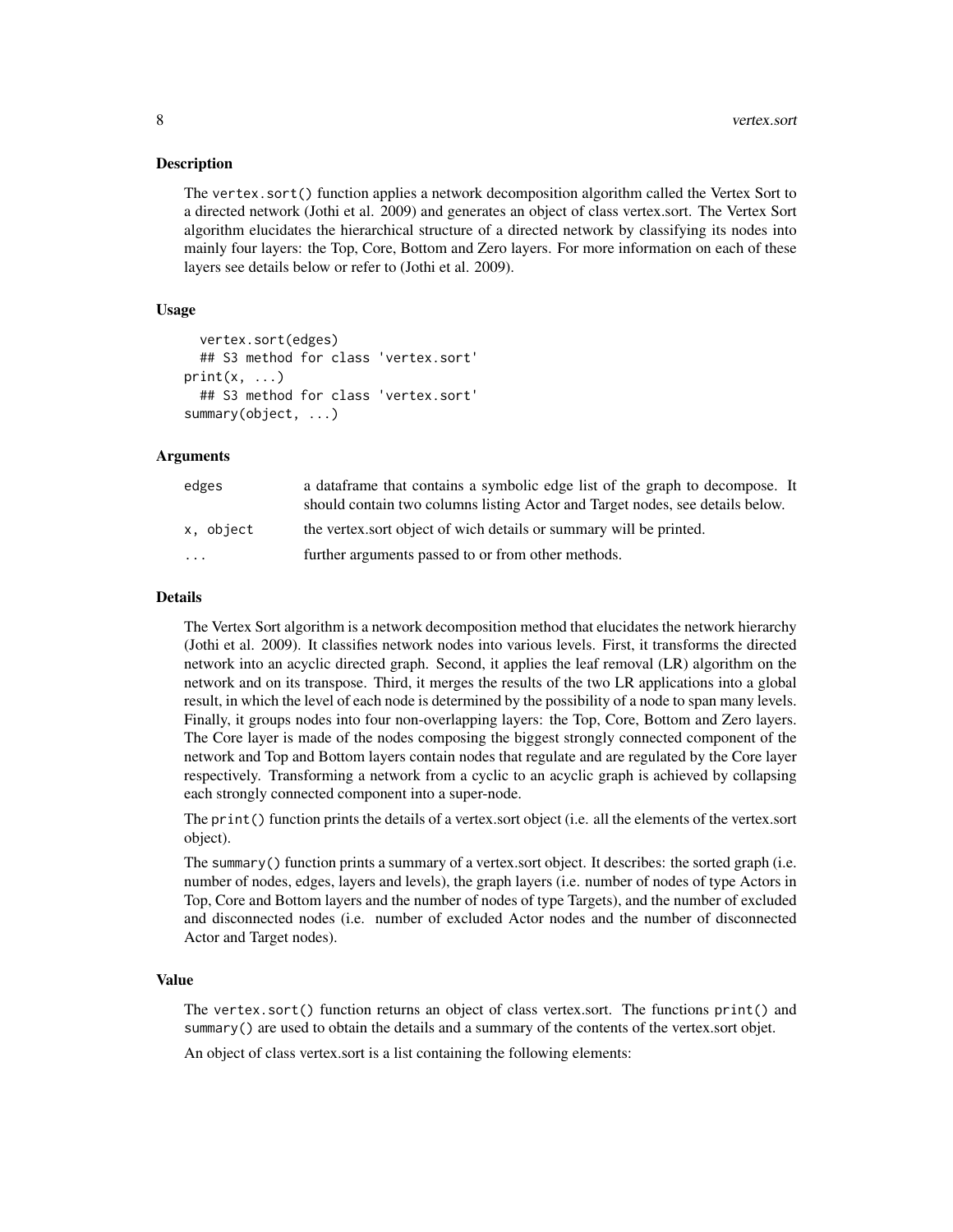#### vertex.sort 9

| graph                                                                                                         | a graph of class igraph containing the edges of the input network to be sorted.                                                                                                                                                       |  |
|---------------------------------------------------------------------------------------------------------------|---------------------------------------------------------------------------------------------------------------------------------------------------------------------------------------------------------------------------------------|--|
| edges                                                                                                         | a dataframe containing the network edges                                                                                                                                                                                              |  |
| traits                                                                                                        | a dataframe listing the network nodes and determining whether each of them is<br>of type Actor (node with a non-zero out-degree) or of type Target (a node with<br>a zero out-degree or a node that does not regulate an Actor node). |  |
| actors                                                                                                        | a vector containing all Actor nodes.                                                                                                                                                                                                  |  |
| targets                                                                                                       | a vector containing all Target nodes.                                                                                                                                                                                                 |  |
| top.actors                                                                                                    | a vector containing Actor nodes that were classified in the Top layer.                                                                                                                                                                |  |
| core.actors                                                                                                   | a vector containing Actor nodes that were classified in the Core layer.                                                                                                                                                               |  |
| a vector containing Actor nodes that were classified in the Bottom layer.<br>bottom.actors<br>excluded.actors |                                                                                                                                                                                                                                       |  |
|                                                                                                               | a vector containing Actor nodes that were excluded from the classification, be-<br>cause the algorithm was unable to classify them propertly.                                                                                         |  |
| disconnected.actors                                                                                           |                                                                                                                                                                                                                                       |  |
|                                                                                                               | a vector containing Actor nodes that were found to be disconnected from the<br>input graph and hence were not subject to the Vertex Sort algorithm.                                                                                   |  |
| disconnected.targets                                                                                          |                                                                                                                                                                                                                                       |  |
|                                                                                                               | a vector containing Target nodes that were found to be disconnected from the<br>input graph and hence were not subject to the decomposition algorithm.                                                                                |  |
| levels.no                                                                                                     | an integer indicating the number of levels of the sorted network.                                                                                                                                                                     |  |
| nodes.in.levels                                                                                               |                                                                                                                                                                                                                                       |  |
|                                                                                                               | a list enumerating the nodes belonging to each level.                                                                                                                                                                                 |  |

## Note

In the article (Jothi et al. 2009), the authors talked about only three layers (the Top, Core and Bottom layers). However, in the present package we talk about four layers, the three layers mentioned by Jothi et al. in addition to the Zero layer corresponding to the layer containg the target nodes that do not regulate other Actor nodes.

## Author(s)

Diala Abd-Rabbo <diala.abd.rabbo@gmail.com>

## References

Jothi, R., Balaj, S., Wuster, A. et al. 2009 *Molecular system biology* 5, –294-309.

## Examples

```
## load the VertexSort library
library(VertexSort)
## load interactions of the kinase-phosphatase network (kp-net)
data("interactions")
## apply the Vertex Sort algorithm
```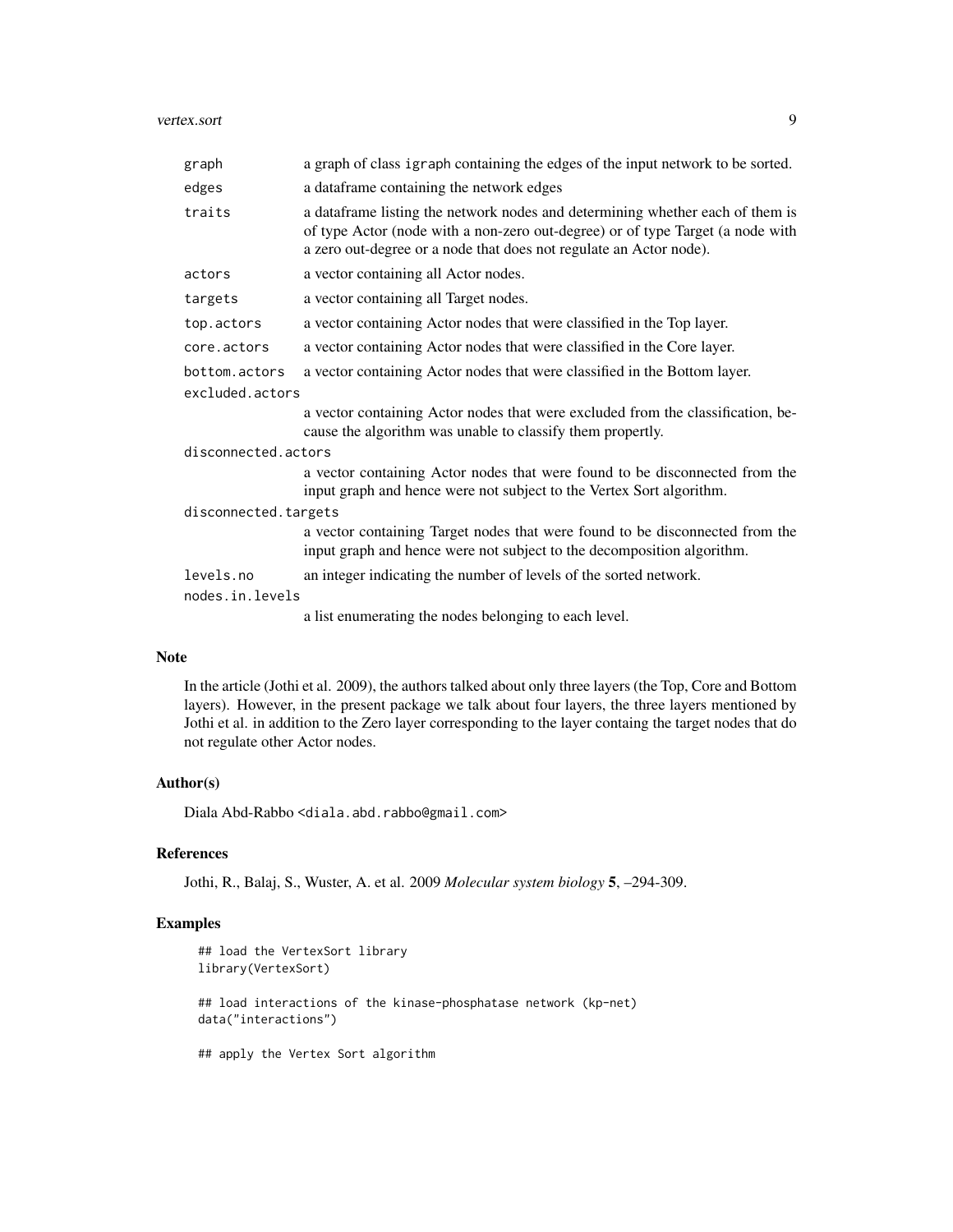#### 10 vertex.sort

vs\_kp\_net <- vertex.sort(interactions) ## print the results (the contents of the vertex.sort object) vs\_kp\_net ## print a summary of the results summary(vs\_kp\_net)

## print levels.no, an element of the vertex.sort object vs\_kp\_net\$levels.no